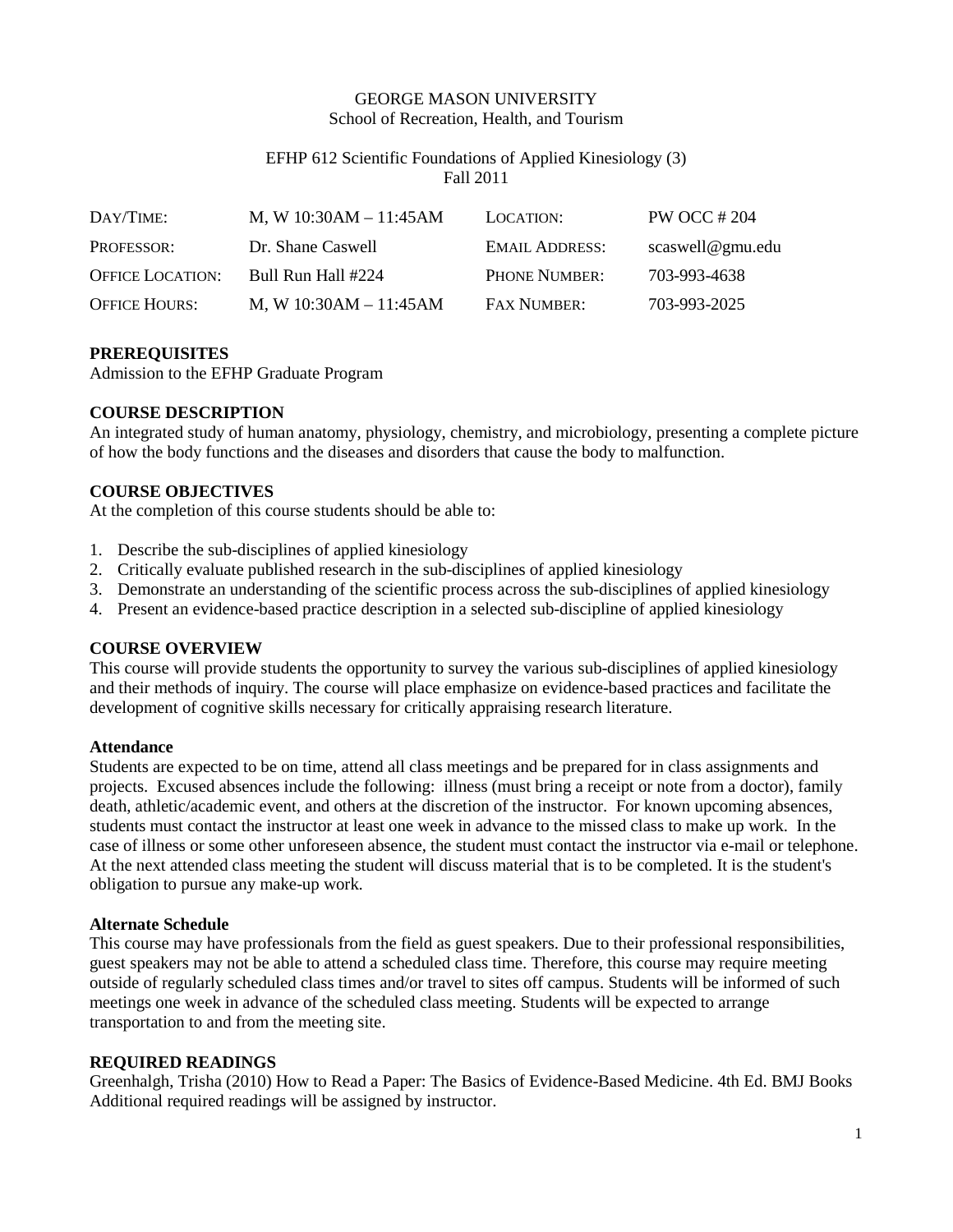## **ADDITIONAL REQUIREMENTS**

EndNote X4 or X5 student version software. [Thomson Reuters.](http://www.academicsuperstore.com/products/Thomson+Reuters) [\(http://www.endnote.com/enacademic.asp\)](http://www.endnote.com/enacademic.asp)

## **EVALUATION**

**Class Participation –** Attending, being professional, and active participation are important components of this course and expected.

### **Reading Research Modules – (RRM)** *Due: Wednesdays, September 7, 14, 21 at noon*

Students will be required to complete 7 online modules associated with assigned readings using the Blackboard portal. The following are required for all modules:

- 1. Read the associated book chapter,
- 2. Find an article in your discipline that is related to the type of research discussed in the chapter
- 3. Complete chapter assignment based upon article you found in the following order:
	- a. Provide a hyperlink to the article
	- b. Reference the article using American Medical Association (AMA) formatting guidelines
	- c. Provide a brief justification as to how this article relates to the chapter topic and your chosen discipline
	- d. Provide a succinct justification (e.g. 2-3 sentences) for each answer for the associated chapter checklist located in Appendix 1 of your book.
	- e. Where appropriate you should reference the section of the article as support for your justification by providing the page number of the article. Use the following format (p.6).
- 4. Go to Blackboard assignments tab and complete the assignment

*Note:* If the instructor has to read the article you are referencing than you have not done a good enough job in explaining your answers to the checklist questions.

### **Guest Speaker Participation – (GSP)** *Due: At the conclusion of class for each guest speaker*

This course will have researchers and professionals from the field as guest speakers. Readings will be assigned prior to each guest speaker. Students are expected to come to each guest presentation having completed the readings and prepared to engage in discussions with the speaker. To facilitate discussions students will complete a one-page typed summary of the assigned readings and list three pressing issues and/or questions for the speaker. Pressing issues and/or questions should be thoughtful. Assignments will be collected at the conclusion of class following each guest speaker.

## **Evidence-Based Synthesis Project – (EBSP)** *Due: Monday, September 19 at 10:00AM*

This assignment is intended to develop students' abilities to formulate a clinical question, deliberately search the relevant peer-reviewed literature, thoughtfully consider new information, synthesize multiple concepts, and succinctly communicate in an intelligible manner using technical writing. The general steps of the project are as follows:

- 1. First, students will be required to develop a clinical question relating to some popular or commonly accepted practice or intervention (e.g. treatment or exercise) in their area of focus.
- 2. Second, students will be required to search the peer reviewed research literature and find a one landmark study relating to their clinical question from each decade beginning in 1980 and continuing until present day (e.g. 3 articles: 1982, 1997, 2011).
- 3. Third, students must write a concise synthesis paper detailing how their chosen topic has evolved.
	- a. The paper should begin by stating your clinical question.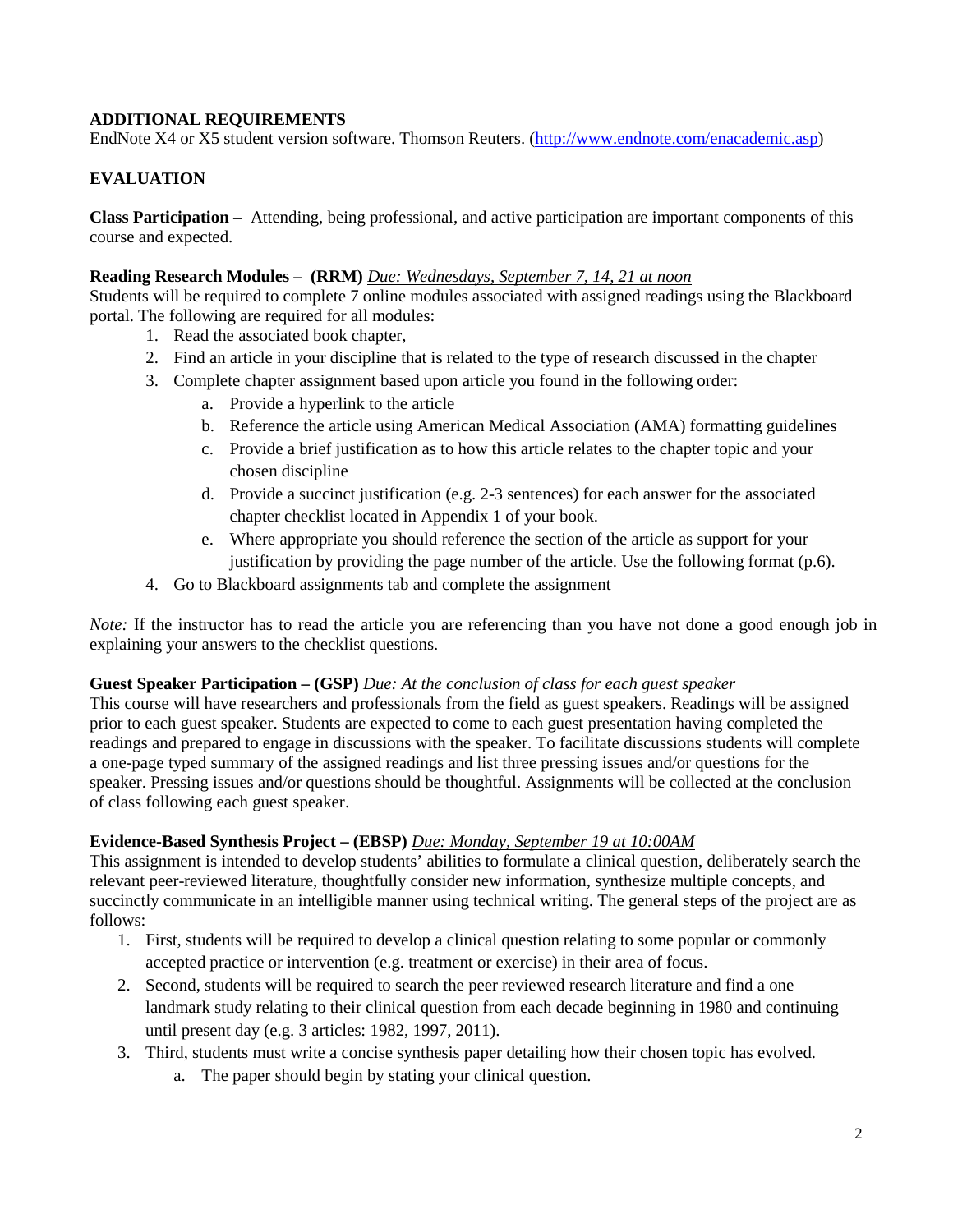- b. The paper must be formatted as follows: Maximum of 2 pages (not including reference section), single spaced, 12 point courier font, 1 inch margins, name and title in running header at top left hand corner, continuous line numbers on left margin, page numbers centered in footer.
- c. In text citations and references must follow the most current style guidelines published by the  $=$ American Medical Association (AMA).
- d. Five points will be deducted for each spelling, grammatical, or formatting error.
- e. A digital copy must be turned in online with the accompanying Endnote library associated with the assignment.

#### **Defending Your Research Idea –** *Due: Monday, December 5 at 10:30AM*

This assignment is the culminating project for the course and will require both paper and a class presentation/defense. You will be required to write concise paper describing a research project of interest to you and defending its merits. More information on this project will be provided separately later in the semester.

| uradiru                            |                     |
|------------------------------------|---------------------|
| <b>ASSESSMENT METHOD</b>           | <b>POINTS TOTAL</b> |
| <b>Reading Research Modules</b>    | 35                  |
| <b>Guest Speaker Participation</b> | 30                  |
| Evidenced Based Synthesis Project  | 15                  |
| Defending Your Research Idea       | 20                  |
| <b>TOTAL</b>                       | 100                 |
|                                    |                     |

#### **Course Grading Scale**

**GRADING**

The student's final letter grade will be earned based on the following scale:

| Grade | Percentage | <b>Quality Points</b> | Grade | Percentage | <b>Quality Points</b> |
|-------|------------|-----------------------|-------|------------|-----------------------|
| $A+$  | 93%        | 4.00                  |       | 83%        | 3.00                  |
|       | 93%        | 4.00                  | B-    | 80%        | $2.67*$               |
| A-    | 90%        | 3.67                  |       | 73%        | 2.00                  |
| $B+$  | 87%        | 3.33                  | E     | 73%>       | 0.00                  |

Note:\* Although a B- is a satisfactory grade for a course, students must maintain a 3.00 average in their degree program and present a 3.00 GPA on the courses listed on the graduation application.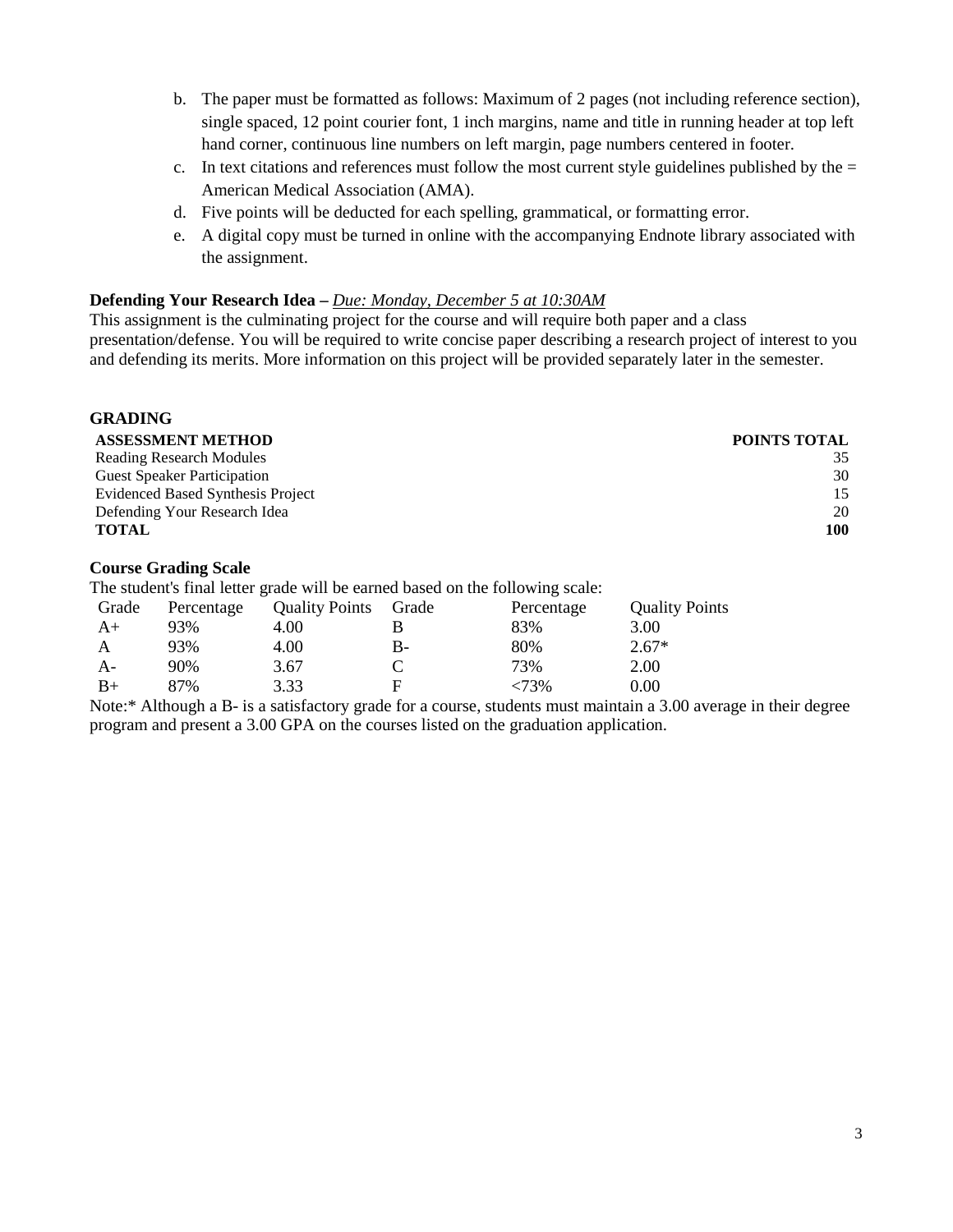# TENTATIVE COURSE SCHEDULE

|                |                      | TERIAITVE COURSE SCHEDULE                                           |                          |
|----------------|----------------------|---------------------------------------------------------------------|--------------------------|
| <b>DAY</b>     | <b>DATE</b>          | <b>TOPIC</b>                                                        | <b>REQUIREMENT</b>       |
| $\mathbf{1}$   | $8/29^{M}$           | Welcome! Overview of course requirements                            | Read Chapter 2           |
| $\overline{2}$ | 8/31                 | Searching the literature and bibliographic management software      |                          |
| 3              | $9/5$ <sup>M</sup>   | Labor Day No class                                                  | Read Chapters 3,4        |
| 4              | 9/7                  |                                                                     | Read Chapter 1, RRM 1, 2 |
| 5              | $9/12^M$             | Developing a clinical question                                      |                          |
| 6              | 9/14                 |                                                                     | <b>RRM 3 &amp; 4</b>     |
| 7              | $9/19^{M}$           | What is evidence?                                                   | <b>EBSP</b>              |
| 8              | 9/21                 |                                                                     | RRM 5, 6, 7              |
| 9              | $9/26^M$             | Historical Research Methods -- Dr. David Wiggins                    | <b>GSP</b>               |
| 10             | $9/28$               |                                                                     |                          |
| 11             | $10/3$ <sup>M</sup>  | Qualitative Research and Physical Education -- Dr. Matthew<br>Ferry | <b>GSP</b>               |
| 12             | $10/5$               |                                                                     |                          |
| 13             | $10/11 *$            | Biomechanics -- Dr. Nelson Cortes                                   | <b>GSP</b>               |
| 14             | $10/12$              |                                                                     |                          |
| 15             | $10/17^{\rm M}$      | Special Populations -- Dr. Jatin Ambegaonkar                        | <b>GSP</b>               |
| 16             | 10/19                |                                                                     |                          |
| 17             | $10/24^{\rm M}$      | Strength and conditioning -- Dr. Margaret Jones                     | <b>GSP</b>               |
| 18             | 10/26                |                                                                     |                          |
| 19             | $10/31$ <sup>M</sup> | Applied physiology -- Dr. Charles Robison                           | <b>GSP</b>               |
| 20             | $11/2$               |                                                                     |                          |
| 21             | $11/7^{\mathrm{M}}$  | Nutritional interventions and performance-- Dr. Jan Redmond         | <b>GSP</b>               |
| 22             | 11/9                 |                                                                     |                          |
| 23             | $11/14^M$            | Educational research in Kinesiology -- Dr. Amanda Caswell           | <b>GSP</b>               |
| 24             | 11/16                |                                                                     |                          |
| 25             | $11/21$ <sup>M</sup> | Clinical Prediction Models -- Dr. Ashley Long                       | <b>GSP</b>               |
| 26             | 11/23                |                                                                     |                          |
| 27             | $11/28^M$            | Injury control and public health perspective -- Dr. Shane Caswell   | <b>GSP</b>               |
| 28             | 11/30                |                                                                     |                          |
| 29             | 12/5                 | Presentations                                                       |                          |
| 30             | 12/7                 | Presentations                                                       |                          |
| 31             | 12/14                | Final Exam Period $-10:30$ am to 1:15pm                             |                          |

## **TENTATIVE COURSE SCHEDULE**

*Note: Faculty reserves the right to alter the schedule as necessary.*